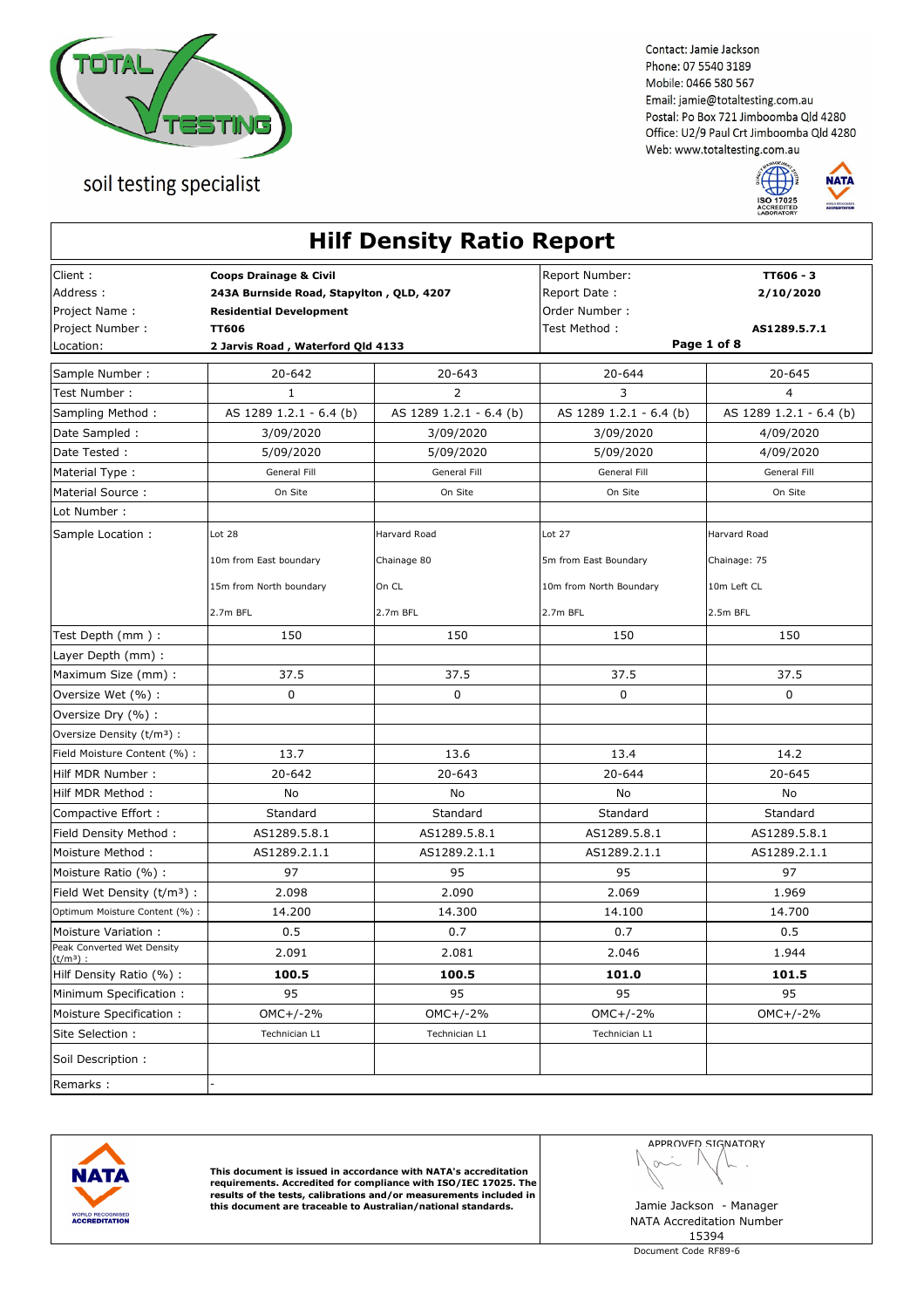



| Client:<br>Address:<br>Project Name:      | <b>Coops Drainage &amp; Civil</b><br>243A Burnside Road, Stapylton, QLD, 4207<br><b>Residential Development</b><br><b>TT606</b> |                         | Report Number:                | TT606 - 3               |
|-------------------------------------------|---------------------------------------------------------------------------------------------------------------------------------|-------------------------|-------------------------------|-------------------------|
|                                           |                                                                                                                                 |                         | Report Date:<br>Order Number: | 2/10/2020               |
| Project Number :                          |                                                                                                                                 |                         | Test Method :                 | AS1289.5.7.1            |
| Location:                                 | 2 Jarvis Road, Waterford Qld 4133                                                                                               |                         | Page 2 of 8                   |                         |
| Sample Number :                           | 20-646                                                                                                                          | 20-647                  | 20-648                        | 20-649                  |
| Test Number:                              | 5                                                                                                                               | 6                       | $\overline{7}$                | 8                       |
| Sampling Method:                          | AS 1289 1.2.1 - 6.4 (b)                                                                                                         | AS 1289 1.2.1 - 6.4 (b) | AS 1289 1.2.1 - 6.4 (b)       | AS 1289 1.2.1 - 6.4 (b) |
| Date Sampled :                            | 4/09/2020                                                                                                                       | 4/09/2020               | 10/09/2020                    | 10/09/2020              |
| Date Tested:                              | 4/09/2020                                                                                                                       | 4/09/2020               | 10/09/2020                    | 10/09/2020              |
| Material Type:                            | General Fill                                                                                                                    | General Fill            | General Fill                  | General Fill            |
| Material Source:                          | On Site                                                                                                                         | On Site                 | On Site                       | On Site                 |
| Lot Number:                               |                                                                                                                                 |                         |                               |                         |
| Sample Location :                         | Lot 27                                                                                                                          | Lot 28                  | Harvard Road                  | Lot 28                  |
|                                           | 10m from East Boundary                                                                                                          | 5m from East Boundary   | Chainage: 55                  | 6m from East Boundary   |
|                                           | 12m from North Boundary                                                                                                         | 13m from North Boundary | 10m Left CL                   | 10m from North Boundary |
|                                           | 2.4m BFL                                                                                                                        | 2.4m BFL                | 2.0m BFL                      | 2.0m BFL                |
| Test Depth (mm):                          | 150                                                                                                                             | 150                     | 150                           | 150                     |
| Layer Depth (mm) :                        |                                                                                                                                 |                         |                               |                         |
| Maximum Size (mm) :                       | 37.5                                                                                                                            | 37.5                    | 37.5                          | 37.5                    |
| Oversize Wet (%) :                        | 0                                                                                                                               | 0                       | 0                             | $\mathbf 0$             |
| Oversize Dry (%) :                        |                                                                                                                                 |                         |                               |                         |
| Oversize Density (t/m <sup>3</sup> ) :    |                                                                                                                                 |                         |                               |                         |
| Field Moisture Content (%) :              | 13.6                                                                                                                            | 13.2                    | 15.6                          | 16.4                    |
| Hilf MDR Number:                          | 20-646                                                                                                                          | 20-647                  | $20 - 648$                    | 20-649                  |
| Hilf MDR Method:                          | No                                                                                                                              | No                      | No                            | No                      |
| Compactive Effort :                       | Standard                                                                                                                        | Standard                | Standard                      | Standard                |
| Field Density Method:                     | AS1289.5.8.1                                                                                                                    | AS1289.5.8.1            | AS1289.5.8.1                  | AS1289.5.8.1            |
| Moisture Method:                          | AS1289.2.1.1                                                                                                                    | AS1289.2.1.1            | AS1289.2.1.1                  | AS1289.2.1.1            |
| Moisture Ratio (%):                       | 94.5                                                                                                                            | 99                      | 96                            | 98                      |
| Field Wet Density $(t/m3)$ :              | 2.101                                                                                                                           | 2.095                   | 2.010                         | 2.018                   |
| Optimum Moisture Content (%) :            | 14.400                                                                                                                          | 13.400                  | 16.300                        | 16.800                  |
| Moisture Variation:                       | 0.8                                                                                                                             | 0.1                     | 0.7                           | 0.4                     |
| Peak Converted Wet Density<br>$(t/m^3)$ : | 2.085                                                                                                                           | 2.068                   | 1.988                         | 1.984                   |
| Hilf Density Ratio (%) :                  | 101.0                                                                                                                           | 101.5                   | 101.0                         | 101.5                   |
| Minimum Specification:                    | 95                                                                                                                              | 95                      | 95                            | 95                      |
| Moisture Specification:                   | $OMC+/-2%$                                                                                                                      | $OMC+/-2%$              | $OMC+/-2%$                    | $OMC+/-2%$              |
| Site Selection:                           |                                                                                                                                 |                         |                               |                         |
| Soil Description:                         |                                                                                                                                 |                         |                               |                         |
| Remarks:                                  |                                                                                                                                 |                         |                               |                         |



This document is issued in accordance with NATA's accreditation<br>requirements. Accredited for compliance with ISO/IEC 17025. The<br>results of the tests, calibrations and/or measurements included in<br>this document are traceable

APPROVED SIGNATORY  $\sim$ ł,

NATA Accreditation Number 15394

Document Code RF89-6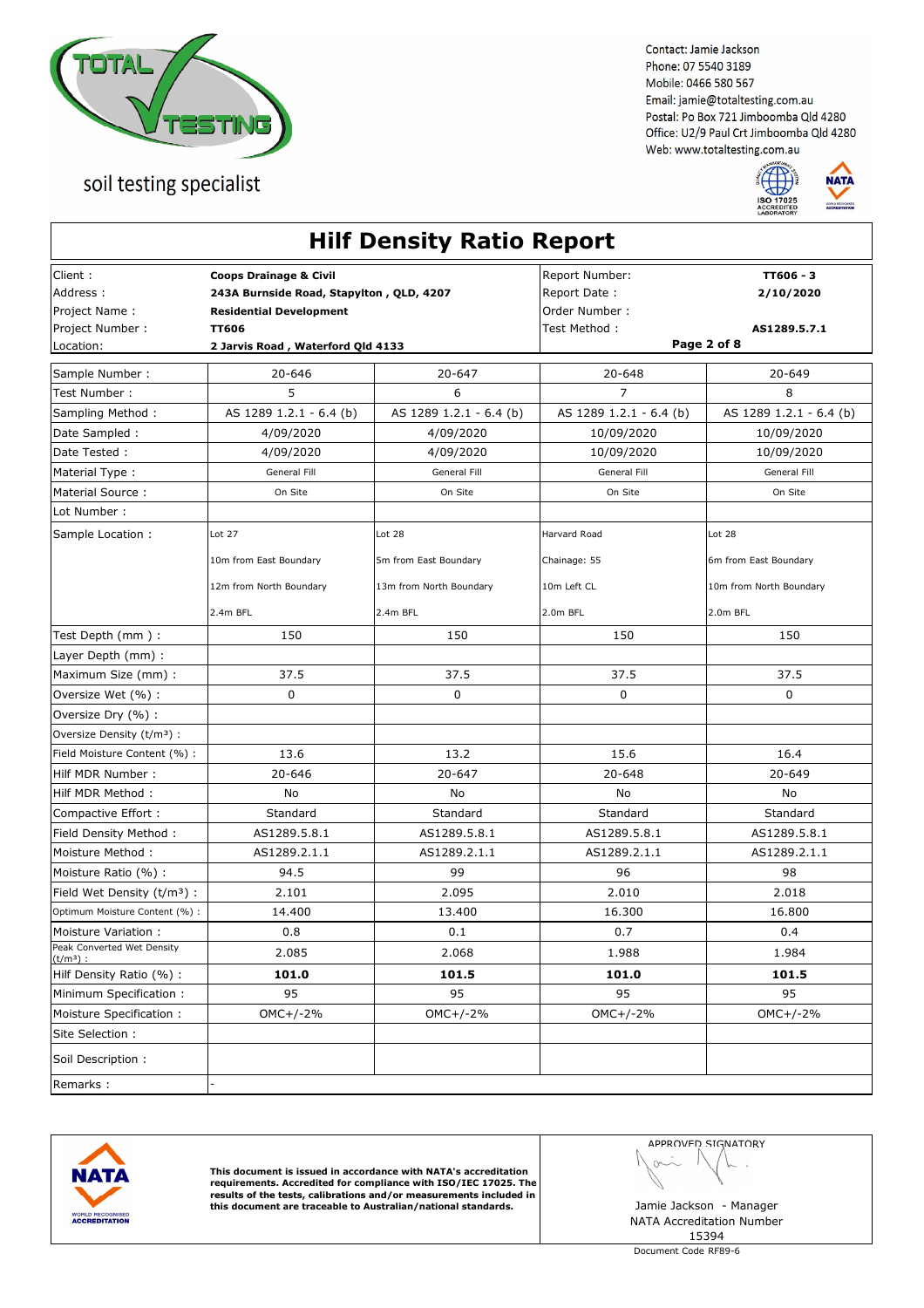



|                                                                       |                                                                                                                                                                      | <b>Hilf Density Ratio Report</b> |                                                                  |                                                       |
|-----------------------------------------------------------------------|----------------------------------------------------------------------------------------------------------------------------------------------------------------------|----------------------------------|------------------------------------------------------------------|-------------------------------------------------------|
| Client :<br>Address:<br>Project Name:<br>Project Number:<br>Location: | <b>Coops Drainage &amp; Civil</b><br>243A Burnside Road, Stapylton, QLD, 4207<br><b>Residential Development</b><br><b>TT606</b><br>2 Jarvis Road, Waterford Qld 4133 |                                  | Report Number:<br>Report Date:<br>Order Number:<br>Test Method : | TT606 - 3<br>2/10/2020<br>AS1289.5.7.1<br>Page 3 of 8 |
| Sample Number:                                                        | 20-650                                                                                                                                                               | 20-651                           | 20-652                                                           | 20-653                                                |
| Test Number :                                                         | 9                                                                                                                                                                    | 10                               | 11                                                               | 12                                                    |
| Sampling Method:                                                      | AS 1289 1.2.1 - 6.4 (b)                                                                                                                                              | AS 1289 1.2.1 - 6.4 (b)          | AS 1289 1.2.1 - 6.4 (b)                                          | AS 1289 1.2.1 - 6.4 (b)                               |
| Date Sampled:                                                         | 10/09/2020                                                                                                                                                           | 16/09/2020                       | 16/09/2020                                                       | 16/09/2020                                            |
| Date Tested:                                                          | 10/09/2020                                                                                                                                                           | 16/09/2020                       | 16/09/2020                                                       | 16/09/2020                                            |
| Material Type:                                                        | General Fill                                                                                                                                                         | General Fill                     | General Fill                                                     | General Fill                                          |
| Material Source:                                                      | On Site                                                                                                                                                              | On Site                          | On Site                                                          | On Site                                               |
| Lot Number :                                                          |                                                                                                                                                                      |                                  |                                                                  |                                                       |
| Sample Location:                                                      | Lot 27<br>5m from East Boundary                                                                                                                                      | Harvard Road<br>Chainage: 50     | Lot 27<br>10m from East Boundary                                 | Lot 28<br>5m from East Boundary                       |
|                                                                       | 13m from North Boundary<br>2.0m BFL                                                                                                                                  | 13m Left CL<br>1.6m BFL          | 15m from North Boundary<br>1.6m BFL                              | 15m from North Boundary<br>1.6m BFL                   |
| Test Depth (mm ) :                                                    | 150                                                                                                                                                                  | 150                              | 150                                                              | 150                                                   |
| Layer Depth (mm):                                                     |                                                                                                                                                                      |                                  |                                                                  |                                                       |
| Maximum Size (mm) :                                                   | 37.5                                                                                                                                                                 | 37.5                             | 37.5                                                             | 37.5                                                  |
| Oversize Wet (%) :                                                    | 0                                                                                                                                                                    | 0                                | 0                                                                | 0                                                     |
| Oversize Dry (%) :                                                    |                                                                                                                                                                      |                                  |                                                                  |                                                       |
| Oversize Density (t/m <sup>3</sup> ) :                                |                                                                                                                                                                      |                                  |                                                                  |                                                       |
| Field Moisture Content (%) :                                          | 9.6                                                                                                                                                                  | 13.6                             | 14.0                                                             | 14.1                                                  |
| Hilf MDR Number:                                                      | 20-650                                                                                                                                                               | 20-651                           | $20 - 652$                                                       | 20-653                                                |
| Hilf MDR Method:                                                      | No                                                                                                                                                                   | No                               | No                                                               | No                                                    |
| Compactive Effort:                                                    | Standard                                                                                                                                                             | Standard                         | Standard                                                         | Standard                                              |
| Field Density Method:                                                 | AS1289.5.8.1                                                                                                                                                         | AS1289.5.8.1                     | AS1289.5.8.1                                                     | AS1289.5.8.1                                          |
| Moisture Method:                                                      | AS1289.2.1.1                                                                                                                                                         | AS1289.2.1.1                     | AS1289.2.1.1                                                     | AS1289.2.1.1                                          |
| Moisture Ratio (%) :                                                  | 92.5                                                                                                                                                                 | 95                               | 95.5                                                             | 93                                                    |
| Field Wet Density (t/m <sup>3</sup> ) :                               | 2.085                                                                                                                                                                | 2.100                            | 2.097                                                            | 1.970                                                 |
| Optimum Moisture Content (%) :                                        | 10.400                                                                                                                                                               | 14.300                           | 14.700                                                           | 15.200                                                |
| Moisture Variation:                                                   | 0.8                                                                                                                                                                  | 0.7                              | 0.7                                                              | 1.1                                                   |
| Peak Converted Wet Density<br>$(t/m^3)$ :                             | 2.052                                                                                                                                                                | 2.084                            | 2.085                                                            | 1.944                                                 |
| Hilf Density Ratio (%) :                                              | 101.5                                                                                                                                                                | 101.0                            | 100.5                                                            | 101.5                                                 |
| Minimum Specification:                                                | 95                                                                                                                                                                   | 95                               | 95                                                               | 95                                                    |
| Moisture Specification:                                               | $OMC+/-2%$                                                                                                                                                           | $OMC+/-2%$                       | $OMC+/-2%$                                                       | $OMC+/-2%$                                            |
| Site Selection :                                                      |                                                                                                                                                                      |                                  |                                                                  |                                                       |
| Soil Description:                                                     |                                                                                                                                                                      |                                  |                                                                  |                                                       |
| Remarks:                                                              |                                                                                                                                                                      |                                  |                                                                  |                                                       |



This document is issued in accordance with NATA's accreditation<br>requirements. Accredited for compliance with ISO/IEC 17025. The<br>results of the tests, calibrations and/or measurements included in<br>this document are traceable

APPROVED SIGNATORY  $\sim$ ł,

NATA Accreditation Number 15394

Document Code RF89-6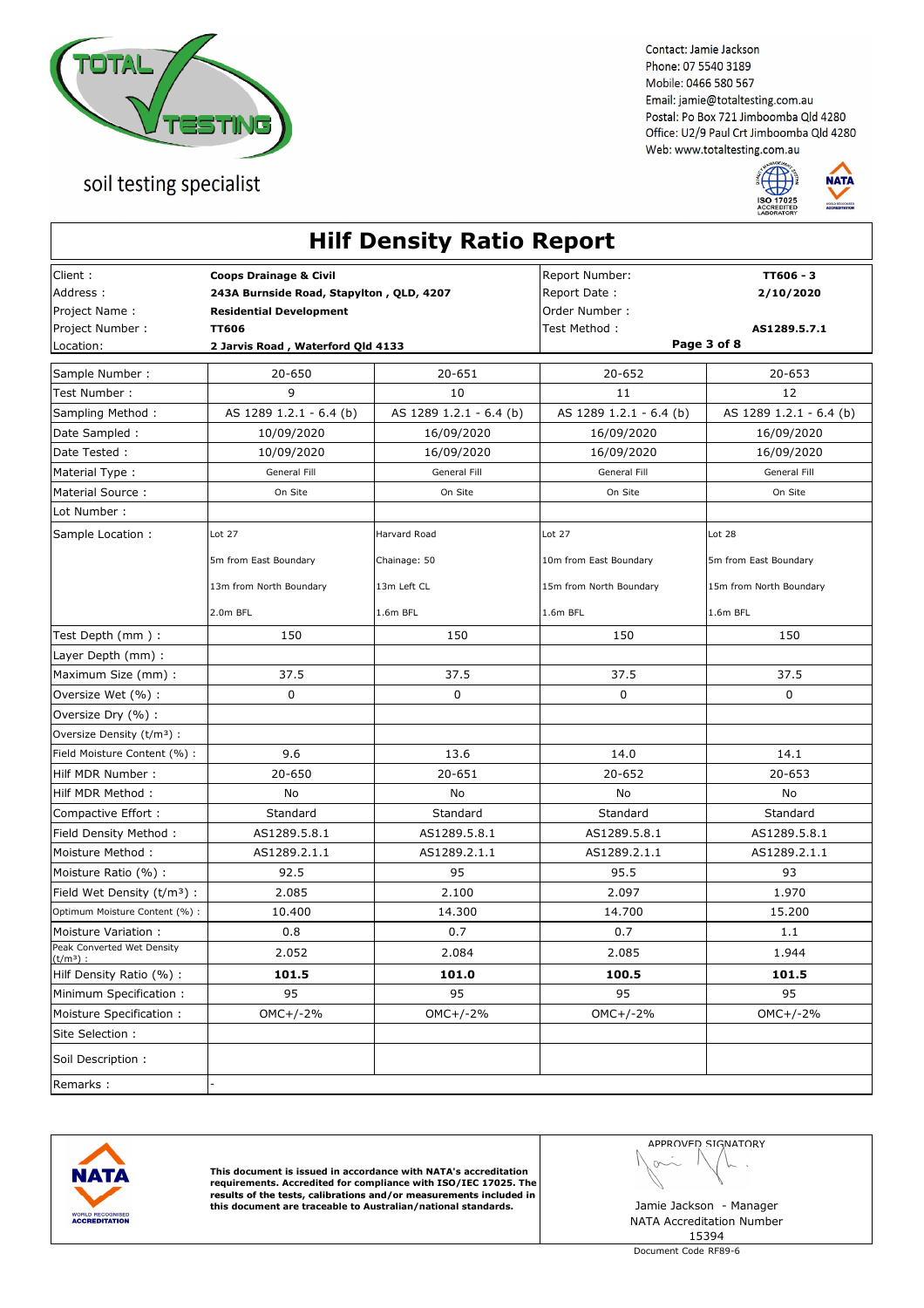



|                                                                        |                                                                                                                                                                      | <b>Hilf Density Ratio Report</b>                           |                                                                  |                                                            |
|------------------------------------------------------------------------|----------------------------------------------------------------------------------------------------------------------------------------------------------------------|------------------------------------------------------------|------------------------------------------------------------------|------------------------------------------------------------|
| Client :<br>Address:<br>Project Name:<br>Project Number :<br>Location: | <b>Coops Drainage &amp; Civil</b><br>243A Burnside Road, Stapylton, QLD, 4207<br><b>Residential Development</b><br><b>TT606</b><br>2 Jarvis Road, Waterford Qld 4133 |                                                            | Report Number:<br>Report Date:<br>Order Number:<br>Test Method : | TT606 - 3<br>2/10/2020<br>AS1289.5.7.1<br>Page 4 of 8      |
| Sample Number:                                                         | 20-654                                                                                                                                                               | 20-655                                                     | 20-656                                                           | 20-657                                                     |
| Test Number :                                                          | 13                                                                                                                                                                   | 14                                                         | 15                                                               | 16                                                         |
| Sampling Method:                                                       | AS 1289 1.2.1 - 6.4 (b)                                                                                                                                              | AS 1289 1.2.1 - 6.4 (b)                                    | AS 1289 1.2.1 - 6.4 (b)                                          | AS 1289 1.2.1 - 6.4 (b)                                    |
| Date Sampled:                                                          | 17/09/2020                                                                                                                                                           | 17/09/2020                                                 | 17/09/2020                                                       | 18/09/2020                                                 |
| Date Tested:                                                           | 17/09/2020                                                                                                                                                           | 17/09/2020                                                 | 17/09/2020                                                       | 18/09/2020                                                 |
| Material Type:                                                         | General Fill                                                                                                                                                         | General Fill                                               | General Fill                                                     | General Fill                                               |
| Material Source:                                                       | On Site                                                                                                                                                              | On Site                                                    | On Site                                                          | On Site                                                    |
| Lot Number :                                                           |                                                                                                                                                                      |                                                            |                                                                  |                                                            |
| Sample Location:                                                       | Harvard Road<br>Chainage: 80<br>5m Left CL<br>$1.2m$ BFL                                                                                                             | Lot 29<br>8m from East Boundary<br>10m from North Boundary | Lot 27<br>5m from East Boundary<br>6m from North Boundary        | Lot 32<br>5m from East Boundary<br>12m from North Boundary |
|                                                                        |                                                                                                                                                                      | 1.2m BFL                                                   | 1.2m BFL                                                         | 0.7m BFL                                                   |
| Test Depth (mm ) :                                                     | 150                                                                                                                                                                  | 150                                                        | 150                                                              | 150                                                        |
| Layer Depth (mm):                                                      |                                                                                                                                                                      |                                                            |                                                                  |                                                            |
| Maximum Size (mm) :                                                    | 37.5                                                                                                                                                                 | 37.5                                                       | 37.5                                                             | 37.5                                                       |
| Oversize Wet (%) :                                                     | 0                                                                                                                                                                    | 0                                                          | $\mathbf 0$                                                      | $\mathbf 0$                                                |
| Oversize Dry (%) :                                                     |                                                                                                                                                                      |                                                            |                                                                  |                                                            |
| Oversize Density (t/m <sup>3</sup> ) :                                 |                                                                                                                                                                      | 14.5                                                       |                                                                  | 14.0                                                       |
| Field Moisture Content (%) :                                           | 17.2<br>20-654                                                                                                                                                       | 20-655                                                     | 13.1<br>20-656                                                   |                                                            |
| Hilf MDR Number:<br>Hilf MDR Method:                                   | No                                                                                                                                                                   | No                                                         | No                                                               | 20-657<br>No                                               |
| Compactive Effort:                                                     | Standard                                                                                                                                                             | Standard                                                   | Standard                                                         | Standard                                                   |
| Field Density Method:                                                  | AS1289.5.8.1                                                                                                                                                         | AS1289.5.8.1                                               | AS1289.5.8.1                                                     | AS1289.5.8.1                                               |
| Moisture Method:                                                       | AS1289.2.1.1                                                                                                                                                         | AS1289.2.1.1                                               | AS1289.2.1.1                                                     | AS1289.2.1.1                                               |
| Moisture Ratio (%) :                                                   | 98                                                                                                                                                                   | 97                                                         | 90.5                                                             | 97                                                         |
| Field Wet Density (t/m <sup>3</sup> ) :                                | 2.005                                                                                                                                                                | 2.070                                                      | 2.055                                                            | 2.102                                                      |
| Optimum Moisture Content (%) :                                         | 17.500                                                                                                                                                               | 14.900                                                     | 14.500                                                           | 14.500                                                     |
| Moisture Variation:                                                    | 0.4                                                                                                                                                                  | 0.5                                                        | 1.4                                                              | 0.5                                                        |
| Peak Converted Wet Density                                             | 1.986                                                                                                                                                                | 2.048                                                      | 2.037                                                            | 2.087                                                      |
| $(t/m^3)$ :<br>Hilf Density Ratio (%) :                                | 101.0                                                                                                                                                                | 101.0                                                      | 101.0                                                            | 100.5                                                      |
| Minimum Specification:                                                 | 95                                                                                                                                                                   | 95                                                         | 95                                                               | 95                                                         |
| Moisture Specification:                                                | $OMC+/-2%$                                                                                                                                                           | $OMC+/-2%$                                                 | $OMC+/-2%$                                                       | $OMC+/-2%$                                                 |
| Site Selection :                                                       |                                                                                                                                                                      |                                                            |                                                                  |                                                            |
| Soil Description:                                                      |                                                                                                                                                                      |                                                            |                                                                  |                                                            |
| Remarks:                                                               |                                                                                                                                                                      |                                                            |                                                                  |                                                            |
|                                                                        |                                                                                                                                                                      |                                                            |                                                                  |                                                            |



This document is issued in accordance with NATA's accreditation<br>requirements. Accredited for compliance with ISO/IEC 17025. The<br>results of the tests, calibrations and/or measurements included in<br>this document are traceable

APPROVED SIGNATORY  $\sim$ ł,

NATA Accreditation Number 15394

Document Code RF89-6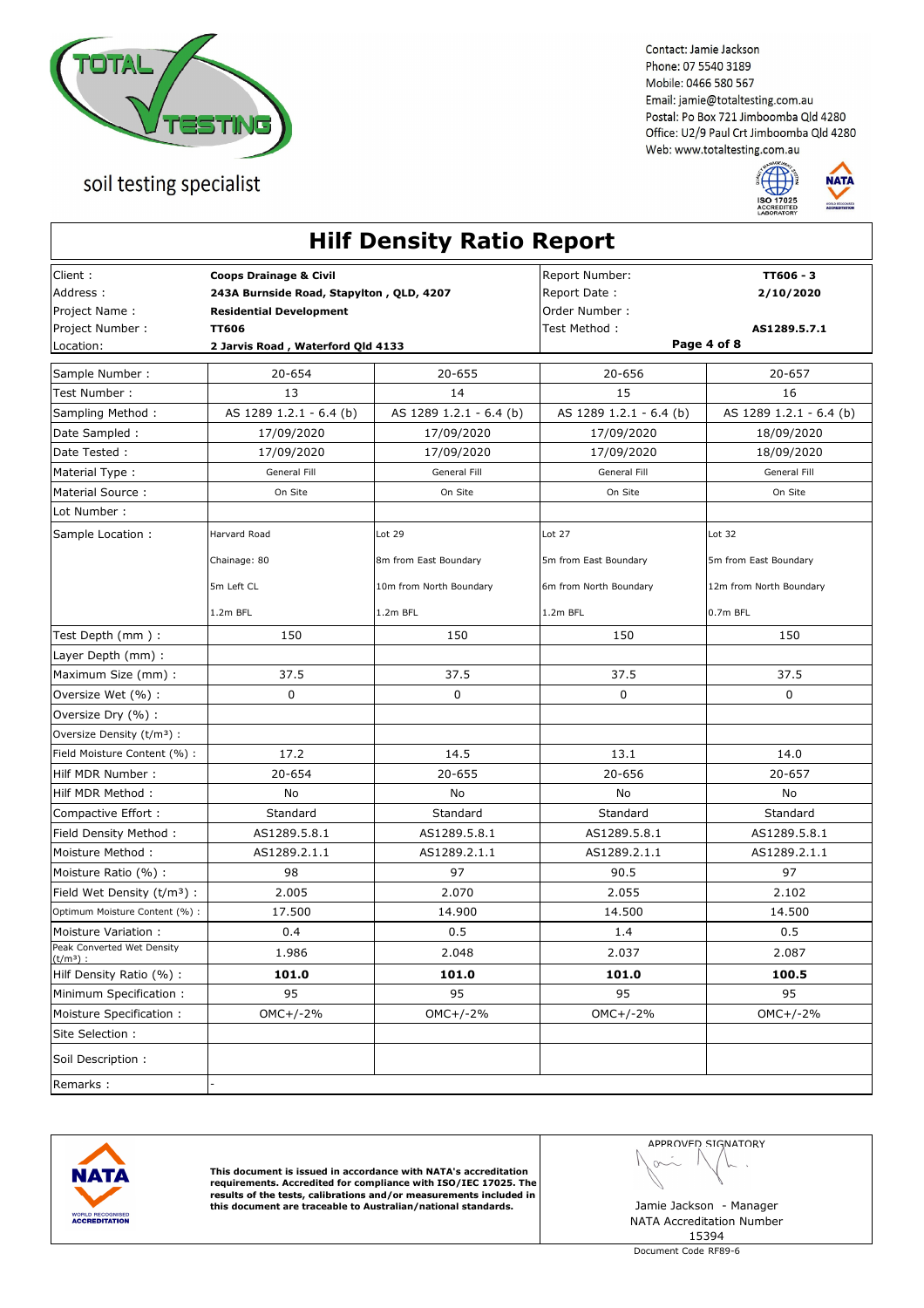

soil testing specialist

Contact: Jamie Jackson Phone: 07 5540 3189 Mobile: 0466 580 567 Email: jamie@totaltesting.com.au Postal: Po Box 721 Jimboomba Qld 4280 Office: U2/9 Paul Crt Jimboomba Qld 4280 Web: www.totaltesting.com.au



|                                           |                                                | <b>Hilf Density Ratio Report</b> |                                              |                         |
|-------------------------------------------|------------------------------------------------|----------------------------------|----------------------------------------------|-------------------------|
| Client:                                   | <b>Coops Drainage &amp; Civil</b>              |                                  | Report Number:                               | TT606 - 3               |
| Address:                                  | 243A Burnside Road, Stapylton, QLD, 4207       |                                  | Report Date:                                 | 2/10/2020               |
| Project Name:                             | <b>Residential Development</b><br><b>TT606</b> |                                  | Order Number:                                |                         |
| Project Number :<br>Location:             | 2 Jarvis Road, Waterford Qld 4133              |                                  | Test Method :<br>AS1289.5.7.1<br>Page 5 of 8 |                         |
|                                           |                                                |                                  |                                              |                         |
| Sample Number :                           | 20-658                                         | 20-659                           | 20-660                                       | 20-661                  |
| Test Number:                              | 17                                             | 18                               | 19                                           | 20                      |
| Sampling Method:                          | AS 1289 1.2.1 - 6.4 (b)                        | AS 1289 1.2.1 - 6.4 (b)          | AS 1289 1.2.1 - 6.4 (b)                      | AS 1289 1.2.1 - 6.4 (b) |
| Date Sampled :                            | 18/09/2020                                     | 18/09/2020                       | 22/09/2020                                   | 22/09/2020              |
| Date Tested:                              | 18/09/2020                                     | 18/09/2020                       | 22/09/2020                                   | 22/09/2020              |
| Material Type:                            | General Fill                                   | General Fill                     | General Fill                                 | General Fill            |
| Material Source:                          | On Site                                        | On Site                          | On Site                                      | On Site                 |
| Lot Number:                               |                                                |                                  |                                              |                         |
| Sample Location :                         | Lot 29                                         | Harvard Road                     | Lot 27                                       | Lot 29                  |
|                                           | 7m from East Boundary                          | Chainage: 70                     | 4m from East Boundary                        | 10m from East Boundary  |
|                                           | 18m from North Boundary                        | 7m Left CL                       | 12m from North Boundary                      | 10m from North Boundary |
|                                           | 0.7m BFL                                       | 0.8m BFL                         | 0.2m BFL                                     | 0.2m BFL                |
| Test Depth (mm):                          | 150                                            | 150                              | 150                                          | 150                     |
| Layer Depth (mm) :                        |                                                |                                  |                                              |                         |
| Maximum Size (mm) :                       | 37.5                                           | 37.5                             | 37.5                                         | 37.5                    |
| Oversize Wet (%) :                        | 0                                              | 0                                | 0                                            | $\mathbf 0$             |
| Oversize Dry (%) :                        |                                                |                                  |                                              |                         |
| Oversize Density (t/m <sup>3</sup> ) :    |                                                |                                  |                                              |                         |
| Field Moisture Content (%) :              | 14.4                                           | 13.6                             | 12.9                                         | 14.0                    |
| Hilf MDR Number:                          | 20-658                                         | 20-659                           | 20-660                                       | 20-661                  |
| Hilf MDR Method:                          | No                                             | No                               | No                                           | No                      |
| Compactive Effort :                       | Standard                                       | Standard                         | Standard                                     | Standard                |
| Field Density Method:                     | AS1289.5.8.1                                   | AS1289.5.8.1                     | AS1289.5.8.1                                 | AS1289.5.8.1            |
| Moisture Method:                          | AS1289.2.1.1                                   | AS1289.2.1.1                     | AS1289.2.1.1                                 | AS1289.2.1.1            |
| Moisture Ratio (%):                       | 98.5                                           | 95                               | 96.5                                         | 94.5                    |
| Field Wet Density $(t/m3)$ :              | 2.025                                          | 2.106                            | 2.085                                        | 2.101                   |
| Optimum Moisture Content (%) :            | 14.600                                         | 14.300                           | 13.300                                       | 14.800                  |
| Moisture Variation:                       | 0.2                                            | 0.7                              | 0.5                                          | 0.8                     |
| Peak Converted Wet Density<br>$(t/m^3)$ : | 1.993                                          | 2.084                            | 2.057                                        | 2.087                   |
| Hilf Density Ratio (%) :                  | 101.5                                          | 101.0                            | 101.5                                        | 100.5                   |
| Minimum Specification:                    | 95                                             | 95                               | 95                                           | 95                      |
| Moisture Specification:                   | $OMC+/-2%$                                     | $OMC+/-2%$                       | $OMC+/-2%$                                   | $OMC+/-2%$              |
| Site Selection :                          |                                                |                                  |                                              |                         |
| Soil Description:                         |                                                |                                  |                                              |                         |
| Remarks:                                  |                                                |                                  |                                              |                         |



This document is issued in accordance with NATA's accreditation<br>requirements. Accredited for compliance with ISO/IEC 17025. The<br>results of the tests, calibrations and/or measurements included in this document are traceable to Australian/national standards. Jamie Jackson - Manager

APPROVED SIGNATORY  $\sim$ i,

 $\sqrt{2}$ 

NATA Accreditation Number 15394

Document Code RF89-6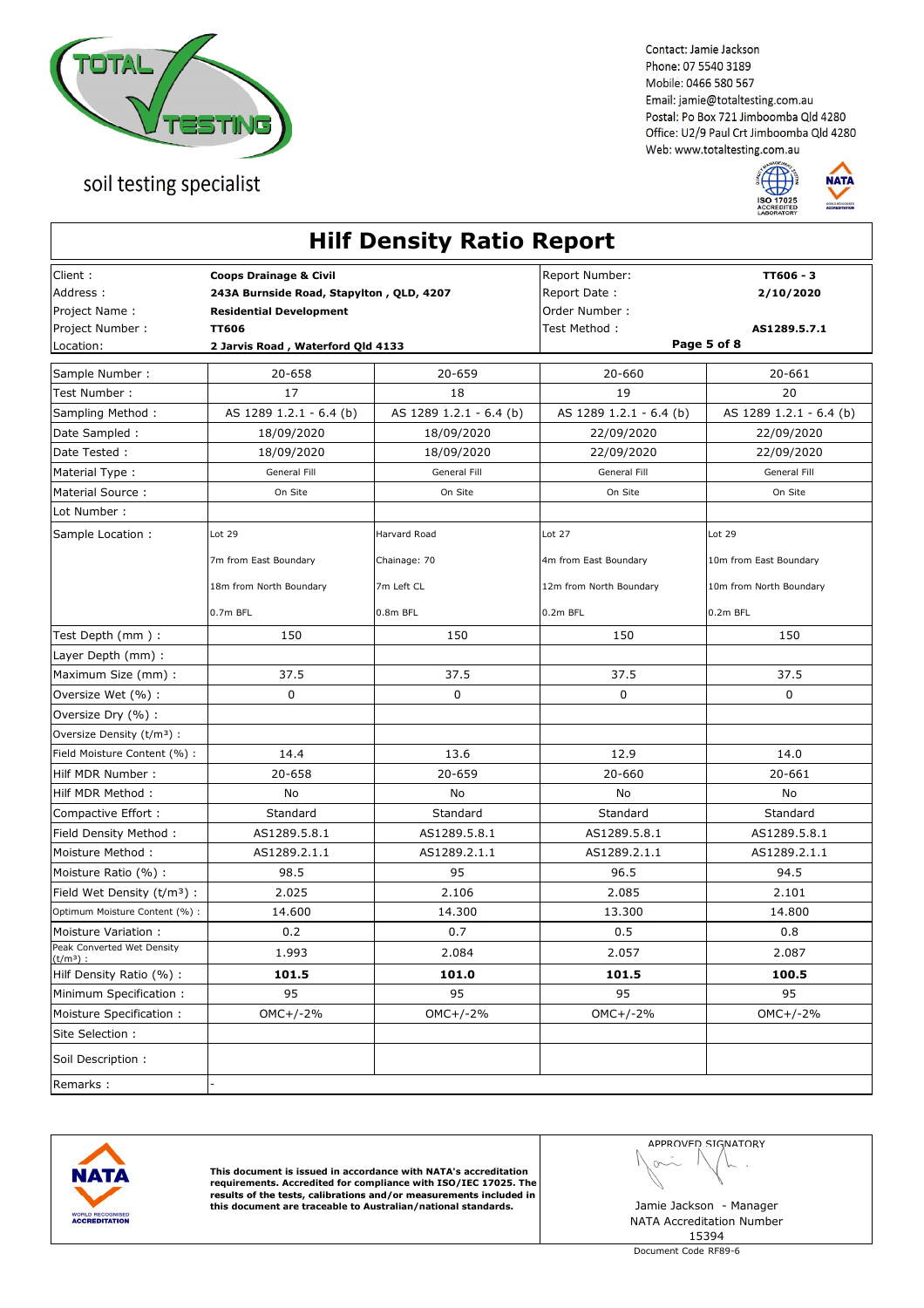



|                                                          |                                                                                                                 | <b>Hilf Density Ratio Report</b>            |                                                                  |                                                            |
|----------------------------------------------------------|-----------------------------------------------------------------------------------------------------------------|---------------------------------------------|------------------------------------------------------------------|------------------------------------------------------------|
| Client:<br>Address:<br>Project Name:<br>Project Number : | <b>Coops Drainage &amp; Civil</b><br>243A Burnside Road, Stapylton, QLD, 4207<br><b>Residential Development</b> |                                             | Report Number:<br>Report Date:<br>Order Number:<br>Test Method : | TT606 - 3<br>2/10/2020<br>AS1289.5.7.1                     |
| Location:                                                | <b>TT606</b><br>2 Jarvis Road, Waterford Qld 4133                                                               |                                             | Page 6 of 8                                                      |                                                            |
|                                                          | 20-662                                                                                                          | $20 - 663$                                  |                                                                  | 20-665                                                     |
| Sample Number :<br>Test Number:                          | 21                                                                                                              | 22                                          | 20-664<br>23                                                     | 24                                                         |
| Sampling Method:                                         | AS 1289 1.2.1 - 6.4 (b)                                                                                         | AS 1289 1.2.1 - 6.4 (b)                     | AS 1289 1.2.1 - 6.4 (b)                                          | AS 1289 1.2.1 - 6.4 (b)                                    |
| Date Sampled :                                           | 22/09/2020                                                                                                      | 23/09/2020                                  | 23/09/2020                                                       | 23/09/2020                                                 |
| Date Tested:                                             | 22/09/2020                                                                                                      | 23/09/2020                                  | 23/09/2020                                                       | 23/09/2020                                                 |
| Material Type:                                           | General Fill                                                                                                    | General Fill                                | General Fill                                                     | General Fill                                               |
| Material Source:                                         | On Site                                                                                                         | On Site                                     | On Site                                                          | On Site                                                    |
| Lot Number:                                              |                                                                                                                 |                                             |                                                                  |                                                            |
| Sample Location :                                        | Lot 32<br>6m from East Boundary<br>13m from North Boundary                                                      | Boundary Lots 1/2<br>15m from East Boundary | Oxford Street<br>Chainage: 25<br>5m Left CL                      | Lot 24<br>9m from East Boundary<br>15m from North Boundary |
|                                                          | 0.3m BFL                                                                                                        | FL                                          | FL.                                                              | FL.                                                        |
| Test Depth (mm):                                         | 150                                                                                                             | 150                                         | 150                                                              | 150                                                        |
| Layer Depth (mm) :                                       |                                                                                                                 |                                             |                                                                  |                                                            |
| Maximum Size (mm) :                                      | 37.5                                                                                                            | 37.5                                        | 37.5                                                             | 37.5                                                       |
| Oversize Wet (%) :                                       | 0                                                                                                               | 0                                           | 0                                                                | $\mathbf 0$                                                |
| Oversize Dry (%) :                                       |                                                                                                                 |                                             |                                                                  |                                                            |
| Oversize Density (t/m <sup>3</sup> ) :                   |                                                                                                                 |                                             |                                                                  |                                                            |
| Field Moisture Content (%) :                             | 15.7                                                                                                            | 16.9                                        | 13.3                                                             | 13.3                                                       |
| Hilf MDR Number:                                         | 20-662                                                                                                          | $20 - 663$                                  | 20-664                                                           | 20-665                                                     |
| Hilf MDR Method:                                         | No                                                                                                              | No                                          | No                                                               | No                                                         |
| Compactive Effort :                                      | Standard                                                                                                        | Standard                                    | Standard                                                         | Standard                                                   |
| Field Density Method:                                    | AS1289.5.8.1                                                                                                    | AS1289.5.8.1                                | AS1289.5.8.1                                                     | AS1289.5.8.1                                               |
| Moisture Method:                                         | AS1289.2.1.1                                                                                                    | AS1289.2.1.1                                | AS1289.2.1.1                                                     | AS1289.2.1.1                                               |
| Moisture Ratio (%):                                      | 96                                                                                                              | 97.5                                        | 93.5                                                             | 96.5                                                       |
| Field Wet Density $(t/m3)$ :                             | 2.011                                                                                                           | 2.000                                       | 2.097                                                            | 2.090                                                      |
| Optimum Moisture Content (%) :                           | 16.400                                                                                                          | 17.400                                      | 14.200                                                           | 13.800                                                     |
| Moisture Variation:                                      | 0.7                                                                                                             | 0.5                                         | 0.9                                                              | 0.5                                                        |
| Peak Converted Wet Density                               | 1.985                                                                                                           | 1.979                                       | 2.079                                                            | 2.069                                                      |
| $(t/m^3)$ :<br>Hilf Density Ratio (%) :                  | 101.5                                                                                                           | 101.0                                       | 101.0                                                            | 101.0                                                      |
| Minimum Specification:                                   | 95                                                                                                              | 95                                          | 95                                                               | 95                                                         |
| Moisture Specification:                                  | $OMC+/-2%$                                                                                                      | $OMC+/-2%$                                  | $OMC+/-2%$                                                       | $OMC+/-2%$                                                 |
| Site Selection:                                          |                                                                                                                 |                                             |                                                                  |                                                            |
| Soil Description:                                        |                                                                                                                 |                                             |                                                                  |                                                            |
| Remarks:                                                 |                                                                                                                 |                                             |                                                                  |                                                            |
|                                                          |                                                                                                                 |                                             |                                                                  |                                                            |



This document is issued in accordance with NATA's accreditation<br>requirements. Accredited for compliance with ISO/IEC 17025. The<br>results of the tests, calibrations and/or measurements included in<br>this document are traceable

APPROVED SIGNATORY  $\sim$ ł,

NATA Accreditation Number 15394

Document Code RF89-6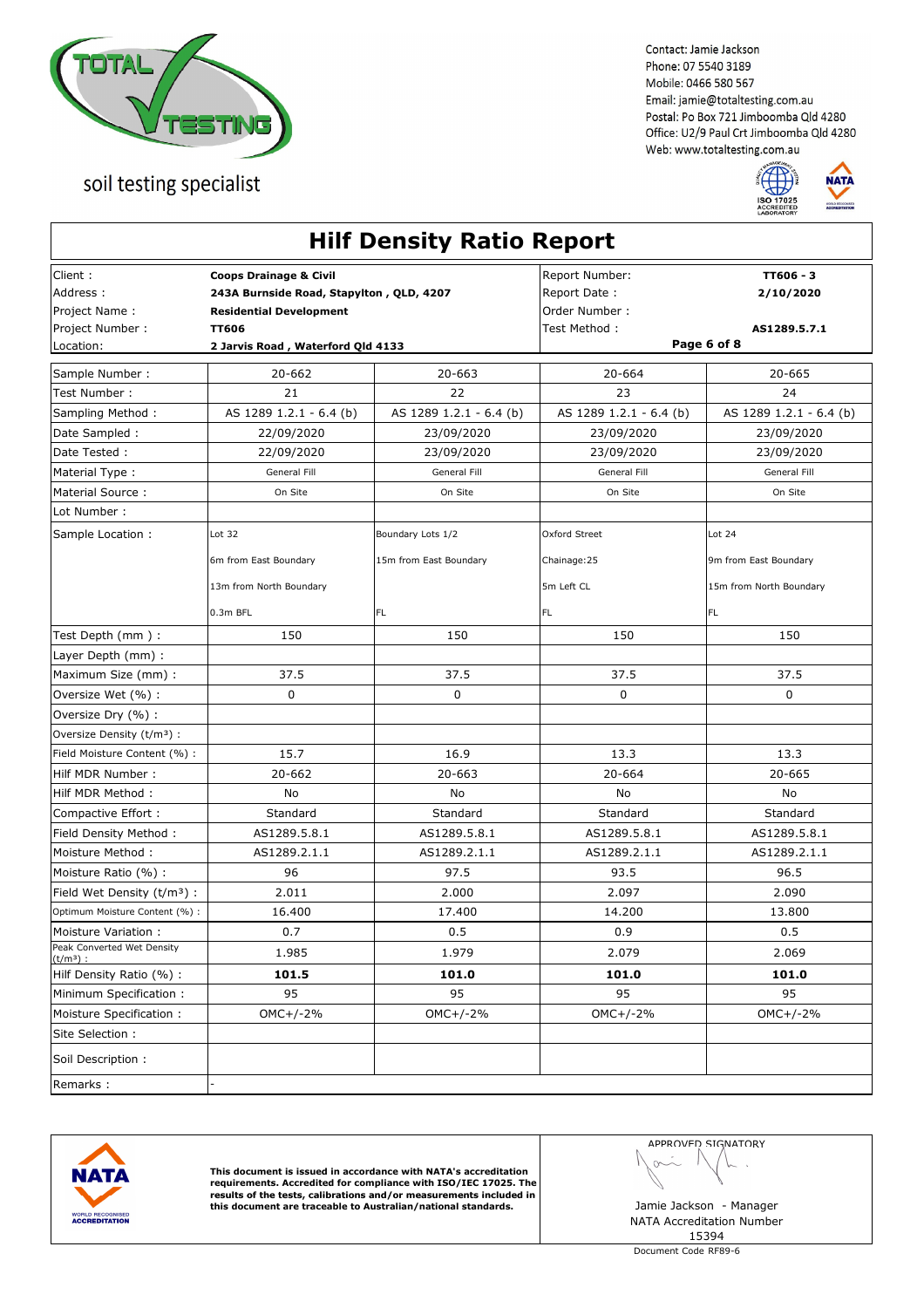



|                                                          |                                                                                                                                 | <b>Hilf Density Ratio Report</b>                 |                                                                  |                                                  |
|----------------------------------------------------------|---------------------------------------------------------------------------------------------------------------------------------|--------------------------------------------------|------------------------------------------------------------------|--------------------------------------------------|
| Client:<br>Address:<br>Project Name:<br>Project Number : | <b>Coops Drainage &amp; Civil</b><br>243A Burnside Road, Stapylton, QLD, 4207<br><b>Residential Development</b><br><b>TT606</b> |                                                  | Report Number:<br>Report Date:<br>Order Number:<br>Test Method : | TT606 - 3<br>2/10/2020<br>AS1289.5.7.1           |
| Location:                                                | 2 Jarvis Road, Waterford Qld 4133                                                                                               |                                                  | Page 7 of 8                                                      |                                                  |
| Sample Number :                                          | 20-666                                                                                                                          | 20-667                                           | 20-668                                                           | 20-669                                           |
| Test Number:                                             | 25                                                                                                                              | 26                                               | 27                                                               | 28                                               |
| Sampling Method:                                         | AS 1289 1.2.1 - 6.4 (b)                                                                                                         | AS 1289 1.2.1 - 6.4 (b)                          | AS 1289 1.2.1 - 6.4 (b)                                          | AS 1289 1.2.1 - 6.4 (b)                          |
| Date Sampled :                                           | 24/09/2020                                                                                                                      | 24/09/2020                                       | 24/09/2020                                                       | 25/09/2020                                       |
| Date Tested:                                             | 24/09/2020                                                                                                                      | 24/09/2020                                       | 24/09/2020                                                       | 25/09/2020                                       |
| Material Type:                                           | General Fill                                                                                                                    | General Fill                                     | General Fill                                                     | General Fill                                     |
| Material Source:                                         | On Site                                                                                                                         | On Site                                          | On Site                                                          | On Site                                          |
| Lot Number:                                              |                                                                                                                                 |                                                  |                                                                  |                                                  |
| Sample Location :                                        | Lot $22$                                                                                                                        | Lot 34                                           | Boundary Lots 30/31                                              | Lot $21$                                         |
|                                                          | 15m from East Boundary<br>6m from North Boundary                                                                                | 20m from East Boundary<br>8m from North Boundary | 10m from North Boundary                                          | 8m from East boundary<br>18m from North Boundary |
|                                                          | <b>FL</b>                                                                                                                       | FL                                               | FL.                                                              | FL.                                              |
| Test Depth (mm):                                         | 150                                                                                                                             | 150                                              | 150                                                              | 150                                              |
| Layer Depth (mm) :                                       |                                                                                                                                 |                                                  |                                                                  |                                                  |
| Maximum Size (mm) :                                      | 37.5                                                                                                                            | 37.5                                             | 37.5                                                             | 37.5                                             |
| Oversize Wet (%) :                                       | 0                                                                                                                               | 0                                                | $\mathbf 0$                                                      | $\mathbf 0$                                      |
| Oversize Dry (%) :                                       |                                                                                                                                 |                                                  |                                                                  |                                                  |
| Oversize Density (t/m <sup>3</sup> ) :                   |                                                                                                                                 |                                                  |                                                                  |                                                  |
| Field Moisture Content (%) :                             | 16.7                                                                                                                            | 12.6                                             | 13.1                                                             | 13.0                                             |
| Hilf MDR Number:                                         | 20-666                                                                                                                          | 20-667                                           | 20-668                                                           | 20-669                                           |
| Hilf MDR Method:                                         | No                                                                                                                              | No                                               | No                                                               | No                                               |
| Compactive Effort :                                      | Standard                                                                                                                        | Standard                                         | Standard                                                         | Standard                                         |
| Field Density Method:                                    | AS1289.5.8.1                                                                                                                    | AS1289.5.8.1                                     | AS1289.5.8.1                                                     | AS1289.5.8.1                                     |
| Moisture Method:                                         | AS1289.2.1.1                                                                                                                    | AS1289.2.1.1                                     | AS1289.2.1.1                                                     | AS1289.2.1.1                                     |
| Moisture Ratio (%):                                      | 96.5                                                                                                                            | 92.5                                             | 95                                                               | 90.5                                             |
| Field Wet Density $(t/m3)$ :                             | 2.035                                                                                                                           | 2.050                                            | 2.071                                                            | 2.085                                            |
| Optimum Moisture Content (%) :                           | 17.300                                                                                                                          | 13.600                                           | 13.700                                                           | 14.300                                           |
| Moisture Variation:                                      | 0.6                                                                                                                             | 1.0                                              | 0.7                                                              | 1.4                                              |
| Peak Converted Wet Density<br>$(t/m^3)$ :                | 2.017                                                                                                                           | 2.039                                            | 2.045                                                            | 2.061                                            |
| Hilf Density Ratio (%) :                                 | 101.0                                                                                                                           | 100.5                                            | 101.5                                                            | 101.0                                            |
| Minimum Specification:                                   | 95                                                                                                                              | 95                                               | 95                                                               | 95                                               |
| Moisture Specification:                                  | $OMC+/-2%$                                                                                                                      | OMC+/-2%                                         | $OMC+/-2%$                                                       | $OMC+/-2%$                                       |
| Site Selection :                                         |                                                                                                                                 |                                                  |                                                                  |                                                  |
| Soil Description:                                        |                                                                                                                                 |                                                  |                                                                  |                                                  |
| Remarks:                                                 |                                                                                                                                 |                                                  |                                                                  |                                                  |



This document is issued in accordance with NATA's accreditation<br>requirements. Accredited for compliance with ISO/IEC 17025. The<br>results of the tests, calibrations and/or measurements included in<br>this document are traceable

APPROVED SIGNATORY  $\sim$ ł,

 $\sqrt{2}$ 

NATA Accreditation Number 15394

Document Code RF89-6